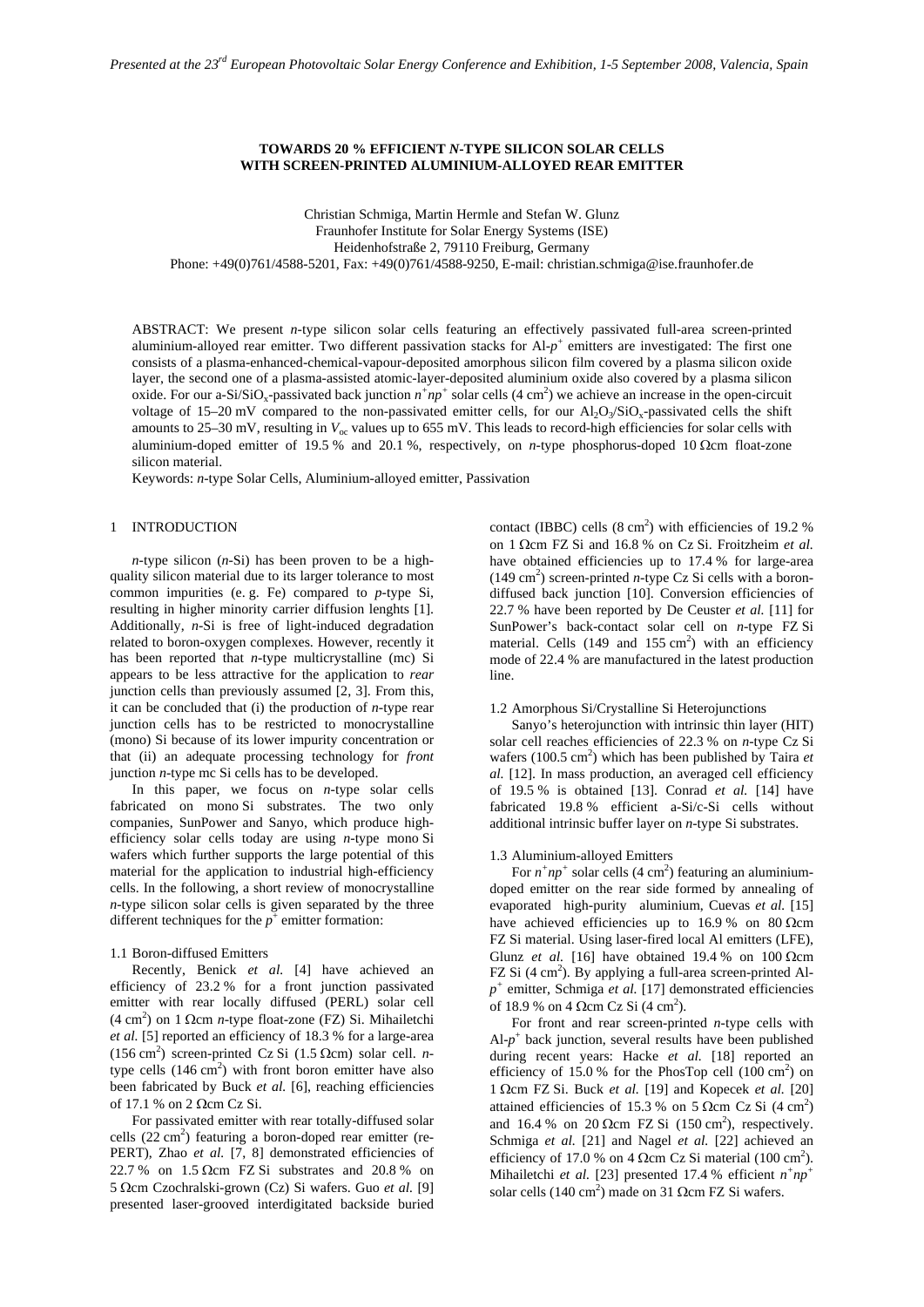### 1.4 This work

In this work, we focus on back junction  $n^+np^+$  solar cells featuring a full-area screen-printed aluminiumalloyed rear  $p^+$  emitter. In order to exploit the advantages of the excellent electrical properties of the *n*-type Si bulk material, an adequate passivation of the Al-doped emitter is essential. Therefore, we investigate two different passivation layers:

(i) Amorphous silicon layers formed by means of plasma-enhanced chemical vapour deposition (PECVD): Recently, excellent passivation properties of a-Si films have been proven on boron-diffused and aluminiumalloyed emitters. Emitter saturation current densities  $J_{0e}$ of lower than  $100 \text{ fA/cm}^2$  have been achieved on 30– 225  $\Omega$ /sq boron-doped  $p^+$  emitters with a minimum  $J_{0e}$ value of 24 fA/cm<sup>2</sup> for a sheet resistance of 225  $\Omega$ /sq by applying amorphous silicon/silicon nitride double layers [24, 25]. On etched 70  $\Omega$ /sq Al-doped  $p^+$  emitters,  $J_{0e}$  values of 250 fA/cm<sup>2</sup> have been obtained using single a-Si layers, corresponding to implied open-circuit voltages  $V_{oc.impl}$  above 660 mV [26].

 (ii) Aluminium oxide layers prepared by plasmaassisted atomic layer deposition (ALD):

 $Al<sub>2</sub>O<sub>3</sub>$  has been demonstrated to create a high-quality field effect passivation as it contains a high fixed negative charge density up to  $10^{13}$  cm<sup>-2</sup> which effectively shields electrons from the Si surface [27]. The  $Al_2O_3$ films limit the emitter saturation current density of Bdiffused  $p^+$  emitters to 10 and 30 fA/cm<sup>2</sup> on > 100 and 54  $\Omega$ /sq emitters [28]. Applying ALD Al<sub>2</sub>O<sub>3</sub> layers to boron-doped *p*<sup>+</sup> emitters, Benick *et al.* achieved an efficiency of 23.2 % for a front junction *n*-type PERL solar cell with an open-circuit voltage of 704 mV [4].

As for our  $n^{\dagger}np^+$  solar cells the Al- $p^+$  emitter is located at the cell's rear, we cover both passivation layers by PECVD silicon oxide to increase the internal reflectance. Additionally, the thermal stability of a-Si films is improved by a covering  $SiO_x$  layer [29].

The two main challenges of this work are: (i) implementation of an effective passivation for Aldoped emitters into our  $n^+np^+$  cell process and (ii) demonstration of the high potential of  $AI-p^+$  emitters for *n*-type Si solar cells. We first of all describe in detail our  $n^{\dagger}np^+$  solar cell structure and the processing sequence. Subsequently, we present results and characteristics for our *n*-type cells featuring full-area screen-printed aluminium-alloyed rear  $p^+$  emitters passivated by a-Si/SiO<sub>x</sub> and  $Al_2O_3/SiO_x$  stacks, respectively.

### 2 SOLAR CELL FABRICATION

#### 2.1 Cell Structure

We fabricated  $n^+np^+$  solar cells with a highefficiency front side consisting of (i) a textured surface with inverted pyramids, (ii) a phosphorus-diffused  $n^+$ region with a sheet resistance of 120  $\Omega$ /sq, acting as a front-surface field (FSF) and providing a good electrical contact to the base, (iii) a thermally grown silicon oxide layer as surface passivation and antireflection coating and (iv) a contact grid formed by evaporation of a TiPdAg seed-layer followed by silver plating. On the rear, we investigate and compare three different kinds of passivation for full-area  $AI-p^+$  emitters: (i) without

additional passivation layer, emitter entirely contacted, (ii) with  $a-Si/SiO_v$  passivation stack, contacted via point contacts and (iii) with  $Al_2O_3/SiO_s$  passivation stack, contacted via point contacts. Figure 1 shows the schematic cross sections of the realised  $n^+np^+$  rear junction cell structures with non-passivated and passivated aluminium emitters, respectively.



**Figure 1:** Schematic cross sections of  $n^+np^+$  *n*-type Si solar cells with full-area screen-printed aluminiumalloyed rear  $p^+$  emitter:

(a) non-passivated  $Al-p^+$  emitter,

(b) a-Si/SiO<sub>x</sub>- and Al<sub>2</sub>O<sub>3</sub>/SiO<sub>x</sub>-passivated Al- $p^+$  emitter, respectively.

### 2.2 Processing Sequence

In this study, we used *n*-type phosphorus-doped float-zone silicon wafers with a resistivity of 10  $\Omega$ cm as base material for our  $n^+np^+$  solar cells. For this material we have measured extremely high effective lifetime values  $\tau_{\text{eff}}$  up to 10 ms using quasi-steady-state photoconductance (QSSPC) and photoluminescence (QSSPL) methods, see Figure 2 [30]. Both surfaces of these lifetime samples are passivated by a 120  $\Omega$ /sq  $n^+$ diffusion and 105 nm thick thermally grown  $SiO<sub>2</sub>$  layers.

 After removal of the saw damage from the starting wafer, a silicon oxide etching mask for inverted pyramids is grown by a dry thermal oxidation in an open quartztube furnace. After photolithographically structuring the oxide on the front surface and texturing the wafer in KOH solution, this oxide layer acts as diffusion barrier on the rear side during the subsequent  $POCl<sub>3</sub>$  diffusion to form a phosphorus-doped  $n^+$  front-surface field with a sheet resistance of about 120  $\Omega$ /sq. In the next step, a short dip in HF solution removes the phosphorus glass on the front and the oxide mask on the rear. After that, a 105 nm thick antireflection oxide layer is thermally grown and removed from the rear. Now, a non-fritted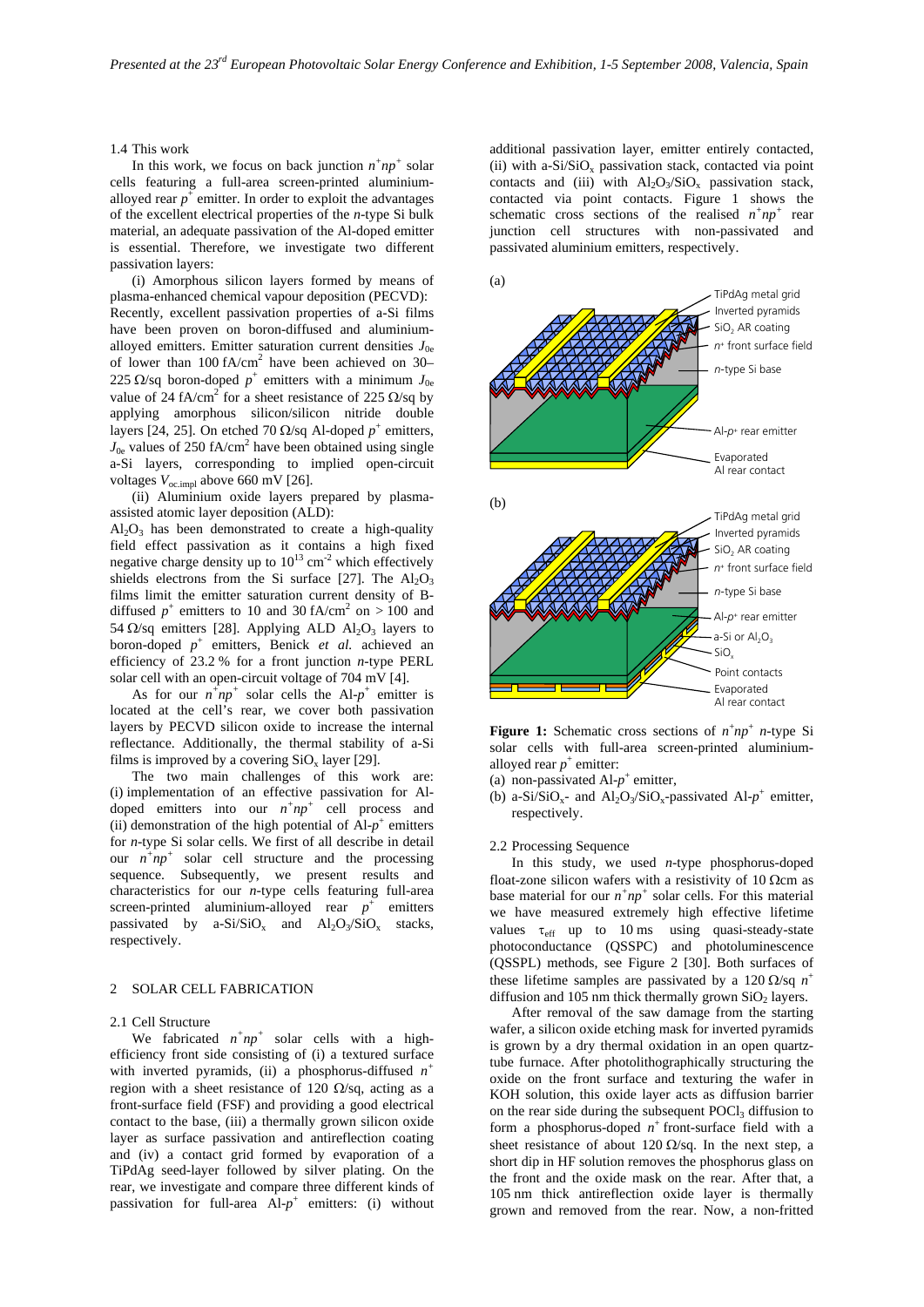

Figure 2: Measured QSSPC and QSSPL lifetime τ<sub>eff</sub> as a function of the excess carrier density of the *n*-type phosphorus-doped FZ Si starting material used for cell processing in this work.

aluminium paste is screen-printed onto the entire rear surface and, subsequently, the  $p^+$  emitter is alloyed in a conveyor belt furnace at peak temperatures around 900 °C. After firing, the residue of the aluminium paste and the eutectic layer are etched off in HCl.

 At this point of the process, the batch is split up into three parts: (i) cells with non-passivated  $AI-p^+$  emitter, (ii) cells with a- $Si/SiO<sub>x</sub>$ -passivated emitter and (iii) cells with  $Al_2O_3/SiO_x$ -passivated emitter. To prepare the rear  $p^+$  emitter surface for an effective passivation, we perform a short KOH dip, see section 2.3. After an additional RCA cleaning, for the cells of part (ii) a 70 nm thick PECVD amorphous silicon layer is deposited on the rear Al-p<sup>+</sup> emitter surface at 250°C, and the cells of part (iii) receive a 30 nm thick ALD  $Al_2O_3$  layer at 200 °C at Eindhoven University of Technology, The Netherlands [27]. Then, an additional 150 nm thick PECVD silicon oxide layer is deposited on the rear of the cells of both parts (ii) and (iii) at 260 °C. After that, rear contact points in the  $SiO<sub>x</sub>$  layer are photolithographically opened followed by plasma etching for part (ii) and an HF dip for (iii) to open the a-Si and  $Al_2O_3$  layer, respectively.

 For the following steps, all cells are processed together in one batch again. Now, the full-area aluminium contact is evaporated on the entire rear, and the front contact grid is formed by evaporating Ti, Pd and Ag and a photolithographic lift-off process. After that, the front contacts are thickened by light-induced Ag plating [31] and, finally, the solar cells are annealed in a forming gas ambient at 350–425°C.

#### 2.3 Preparation of Aluminium Emitter Surface

 The doping profile of the aluminium-alloyed emitter was detected by electrochemical capacitance voltage (ECV) measurements, see Figure 3. Therefore, we removed the paste matrix consisting of Al-Si particles from the surface and the Al-Si eutectic layer using HCl solution [32]. Subsequently, we cleaned the surface by a short KOH dip to etch off aluminium-rich structures which otherwise would create an Al concentration peak in the doping profile of about  $10^{19}$  cm<sup>-3</sup> close to the surface [26]. A well prepared surface is essential for an effective passivation of the  $AI-p^+$  emitter.



**Figure 3:** ECV doping profile measurement of the screen-printed aluminium-alloyed rear  $p^+$  emitter of an  $n^+np^+$  Si solar cell.

The thickness of the Al- $p^+$  region of about 10  $\mu$ m obtained from the doping profile has also been verified by a scanning electron microscope picture of the crosssection. The interface between the Al-doped  $p^+$  emitter and the *n*-type Si bulk clearly appears due to the potential contrast, see Figure 4.



**Figure 4:** SEM picture of a cross-section of a screenprinted aluminium-alloyed  $p^+$  emitter fired under the same conditions as the sample of Figure 3. The Al-doped  $p^+$  region with a thickness of 10–12  $\mu$ m is clearly visible.

# 3 SOLAR CELL CHARACTERISATION

### 3.1 Solar Cell Results

Table I summarises the electrical parameters of our back junction *n*-type silicon solar cells featuring differently passivated aluminium-alloyed  $p^+$  rear emitters, fabricated in the course of this work. Figure 5 shows the *I*(*V*) curves of these cells measured at Fraunhofer ISE CalLab. The effectiveness of the passivation stacks on the  $AI-p^+$  emitters can clearly be seen from the drastic increase in the open-circuit voltages from 625 mV (non-passivated) to  $645$  mV (a-Si/SiO<sub>x</sub>passivated) and 649 mV  $(Al_2O_3/SiO_x$ -passivated). Our best  $n^+np^+$  solar cell with a-Si/SiO<sub>x</sub>-passivated rear  $p^+$ emitter reaches an efficiency of 19.5 %, and our best  $Al_2O_3/SiO_x$ -passivated cell achieves an efficiency of 20.1 % which are, to our knowledge, the highest efficiencies obtained so far for *n*-type Si solar cells featuring aluminium-doped emitters.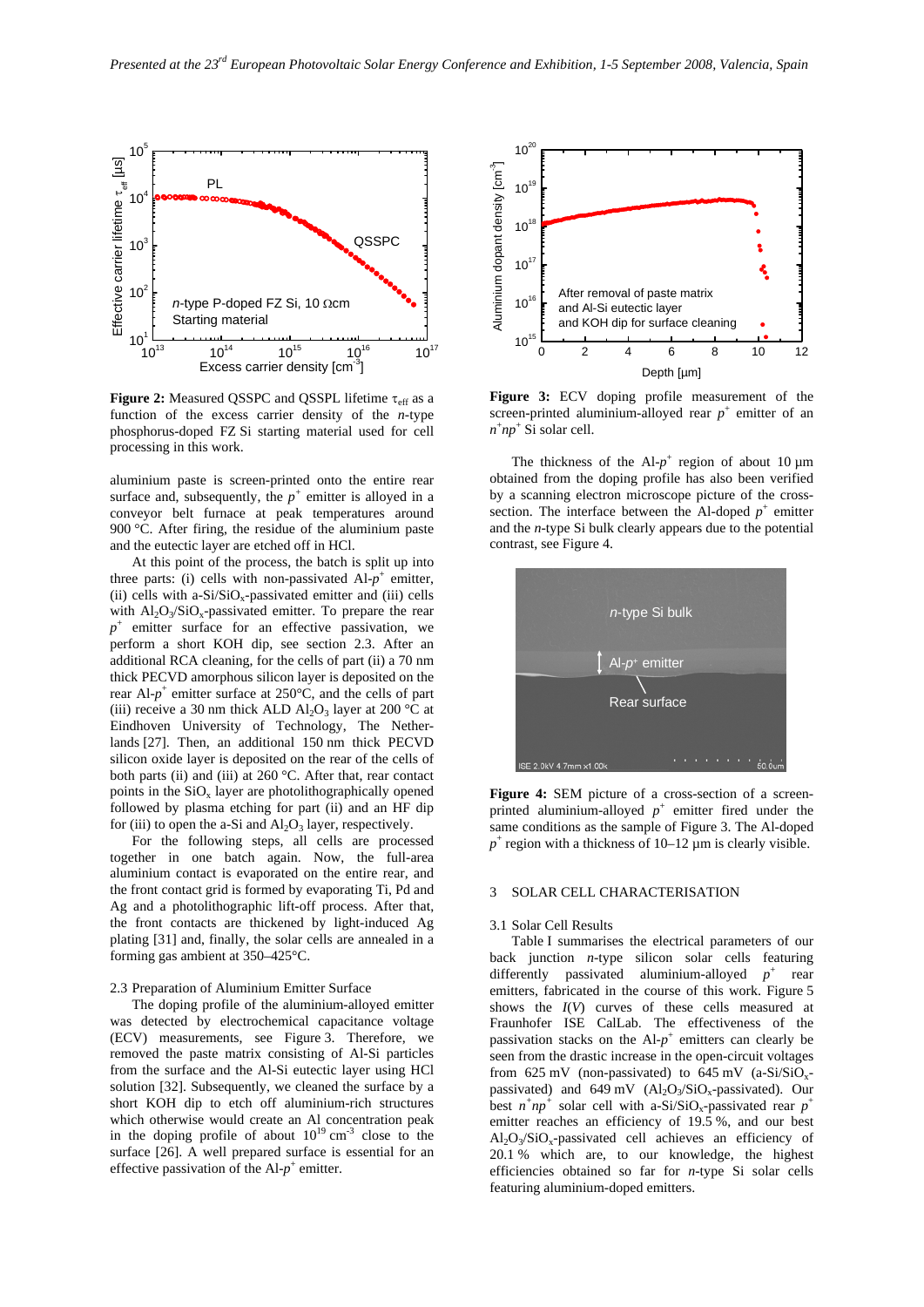**Table I:** Electrical parameters measured under standard testing conditions (AM1.5G, 100 mW/cm<sup>2</sup>, 25 °C) of *n+np+* solar cells with full-area screen-printed aluminium-alloyed rear emitter fabricated on *n*-type phosphorus-doped 10 Ωcm FZ Si wafers. Area (aperture):  $2 \times 2$  cm<sup>2</sup>, thickness: 200 µm. The cells have been processed in the same batch NRE02-T2.

| Cell<br>name | Rear Al- $p^*$<br>emitter<br>passivation | $V_{oc}$<br>[mV] | $J_{\rm sc}$<br>$\frac{mA}{cm^2}$ | FF<br>[%] | η<br>$\lceil \sqrt{9} \rceil$ |
|--------------|------------------------------------------|------------------|-----------------------------------|-----------|-------------------------------|
| $1-2$        | none                                     | 625              | 38.4                              | 79.1      | $19.0*$                       |
| $2 - 7$      | $a-Si/SiO_x$                             | 645              | 38.6                              | 78.1      | $19.5*$                       |
| $3-3$        | $Al_2O_3/SiO_5$                          | 649              | 39.3                              | 78.9      | $20.1**$                      |

\* Confirmed at Fraunhofer ISE CalLab, Freiburg, Germany

 $*$  Al<sub>2</sub>O<sub>3</sub> deposited by B. Hoex at Eindhoven University of Technology, The Netherlands



**Figure 5:**  $I(V)$  curves of the  $n^+np^+$  Si solar cells of Table I featuring differently passivated  $AI-p^+$  rear emitters.

To demonstrate the high stability of our cell process, Figure 6 shows the open-circuit voltages  $V_{\text{oc}}$  and shortcircuit current densities  $J_{\rm sc}$  of all  $n^{\dagger}np^{\dagger}$  Si solar cells processed in this batch. For our a-Si/SiO<sub>x</sub>-passivated cells we achieve an increase in  $V_{\text{oc}}$  of 15–20 mV compared to the non-passivated emitter cells, for our  $Al_2O_3/SiO_x$ -



**Figure 6:** Open-circuit voltages and short-circuit current densities of all  $n^+np^+$  Si solar cells processed in this batch

passivated cells the shift amounts to 25–30 mV, resulting in  $V_{\infty}$  values up to 655 mV. It is interesting to note that the scattering of the  $V_{\text{oc}}$  values for the Al<sub>2</sub>O<sub>3</sub> cells is smaller than for the cells passivated with a-Si, and this will be investigated in an upcoming publication.

# 3.2 Solar Cell Quantum Efficiency Analysis

 We carried out measurements of the external quantum efficiency *EQE* and of the hemispherical reflectance *R* to determine the internal quantum efficiency *IQE*. *EQE* and *R* have been measured with spot sizes smaller than  $1 \text{ cm}^2$  on cell areas without busbars.

Figure 7 shows the  $IQE(\lambda)$  curves of the three cells of Table I. High *IQE* values near 1 are achieved for a wide wavelength range  $\lambda = 300-900$  nm, demonstrating the excellent surface passivation quality of the applied frontsurface field including the  $SiO<sub>2</sub>$  layer as well as the high minority carrier bulk lifetime of the base material. For long wavelengths above 1000 nm, the *IQE* curves of the passivated rear emitter cells run significantly higher compared to the *IQE* of the cell with the non-passivated emitter due to the increased effective diffusion length in the 10  $\mu$ m thick  $p^+$  emitter and the increased internal reflectance by the  $a-Si/SiO_x$  and  $Al_2O_3/SiO_x$  stacks, respectively, see Figure 8. The right axis of Figure 7 shows the ratio of the passivated  $IQE_{\text{pass}}$  and the nonpassivated *IQE*non-pass values to highlight the improvement of the *IQE* due to the dielectical passivation layers.



**Figure 7:** Internal quantum efficiencies of the  $n^+np^+$  Si solar cells of Table I.

Although the internal quantum efficiencies of both passivated emitter cells match very well in the whole wavelength range, the  $J_{\rm sc}$  value of the  $Al_2O_3/SiO_x$ passivated cell is significantly higher than the  $J_{\rm sc}$  of the a-Si/SiO<sub>x</sub>-passivated cell. This difference in  $J_{\rm sc}$  results from differences in the reflection as can be seen in Figure 8.

The reflectances in the long wavelength range of both cells with passivated rear emitter are nearly identical which shows that the optical properties of both passivation stacks are very similar and better than those of the non-passivated rear side. The difference in  $J_{\rm sc}$  is due to a non-optimal thickness of the front side antireflection oxide layer on the  $a-Si/SiO<sub>x</sub>$ - as well as on the non-passivated emitter cell as can be seen from the  $R(\lambda)$  curves at short wavelengths.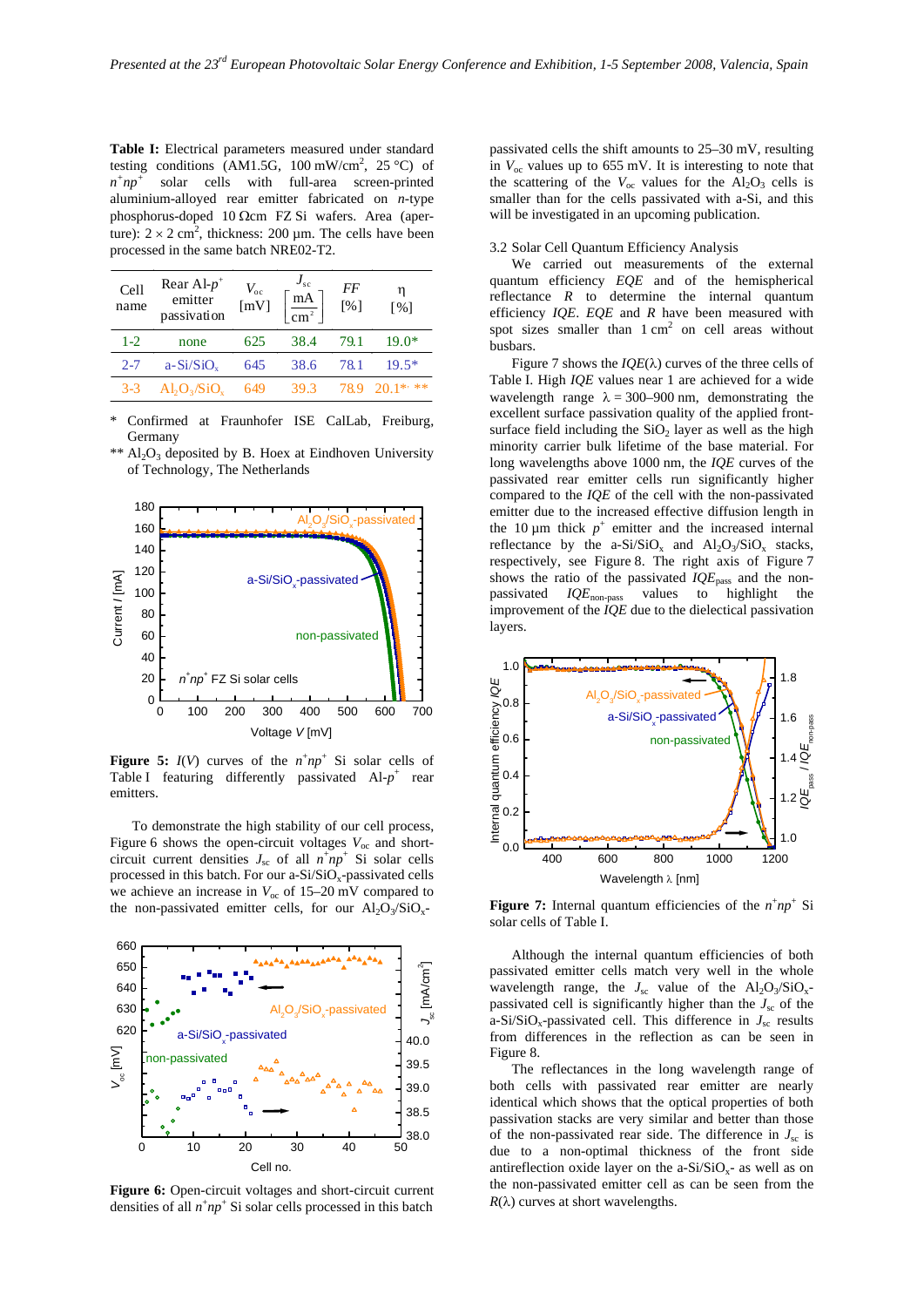

Figure 8: Reflectivities of the cells shown in Figure 7.

3.3 Aluminium Emitter Quality

Our  $n^+np^+$  solar cells show relatively low fill factors of 78–79 %. We determined the pseudo fill factors *PFF* of the cells of Table I using Suns*V*oc measurements. *PFF* values of around 81 % prove the high junction quality of the aluminium-alloyed emitter, see Table II. From this we can conclude that the  $FFs$  of our  $Al-p^+$  back junction cells are limited by series resistance losses.

**Table II:** Pseudo fill factors of the cells of Table I measured using the  $\text{Suns}V_{\text{oc}}$  method.

| Cell<br>name | Rear Al- $p^+$<br>emitter<br>passivation | F F<br>$\lceil 96 \rceil$ | PFF<br>$\lceil 96 \rceil$ |
|--------------|------------------------------------------|---------------------------|---------------------------|
| $1 - 2$      | none                                     | 79.1                      | 81.2                      |
| $2 - 7$      | $a-Si/SiO_x$                             | 78.1                      | 80.7                      |
| $3 - 3$      | $Al_2O_3/SiO_x$                          | 78.9                      | 80.9                      |

### 4 SUMMARY

We have successfully integrated two different passivation stacks for screen-printed aluminium-alloyed  $p^+$  emitters into our back junction  $n^+np^+$  silicon solar cells. The first one consists of a 70 nm plasma-enhancedchemical-vapour-deposited amorphous silicon film covered by a 150 nm PECVD silicon oxide layer, the second one of a 30 nm atomic-layer-deposited aluminium oxide also covered by a 150 nm PECVD silicon oxide. Solar cells featuring a full-area screen-printed aluminium-alloyed rear  $p^+$  emitter provided with one of these stacks demonstrate the effectiveness of the passivation by showing an increase in the open-circuit voltage of 15–30 mV compared to cells with nonpassivated emitters. This leads to open-circuit voltages around 650 mV. We have proven the high junction quality of  $Al-p^+$  emitters by measured pseudo fill factor values of 81 %. For our  $n^+np^+$  solar cells (4 cm<sup>2</sup>) with a- $Si/SiO<sub>x</sub>$ -passivated rear  $p^+$  emitter we have obtained efficiencies up to 19.5 %, and our  $Al_2O_3/SiO_x$ -passivated rear emitter cells achieve efficiencies up to 20.1 % on *n*type phosphorus-doped 10 Ωcm float-zone silicon material. These are the highest efficiencies reported so far for *n*-type Si solar cells with aluminium-doped emitters.

### ACKNOWLEDGEMENTS

The authors would like to thank B. Hoex, Eindhoven University of Technology, The Netherlands, for the  $Al_2O_3$  depositions. A. Richter is acknowledged for the a-Si depositions. A. Leimenstoll and S. Seitz are gratefully acknowledged for solar cell processing and E. Schäffer for solar cell measurements.

# **REFERENCES**

- [1] D. Macdonald, L. J. Geerligs, Appl. Phys. Lett. **85** (2004), 4061.
- [2] H. Nagel, B. Lenkeit, W. Schmidt, Proc. 22<sup>nd</sup> EPVSEC, Milan (2007), 1547.
- [3] J. Schmidt, K. Bothe, R. Bock, C. Schmiga, R. Krain, R. Brendel, Proc. 22<sup>nd</sup> EPVSEC, Milan (2007), 998.
- [4] J. Benick, B. Hoex, M. C. M. van de Sanden, W. M. M. Kessels, O. Schultz, S. W. Glunz, Appl. Phys. Lett. **92** (2008), 253504.
- [5] V. D. Mihailetchi, Y. Komatsu, L. J. Geerligs, Appl. Phys. Lett. **92** (2008), 063510.
- [6] T. Buck, R. Kopecek, J. Libal, R. Petres, K. Peter, I. Röver, K. Wambach, L. J. Geerligs, E. Wefringhaus, P. Fath, Proc. 4<sup>th</sup> WCPEC, Hawaii (2006), 1060.
- [7] J. Zhao, A. Wang, Proc.  $20<sup>th</sup>$  EPVSEC, Barcelona (2005), 806.
- [8]  $\dot{J}$ . Zhao, A. Wang, Proc. 4<sup>th</sup> WCPEC, Hawaii (2006), 996.
- [9] J.-H. Guo, B. S. Tjahjono, J. E. Cotter, Proc. 31<sup>st</sup> IEEE PVSC, Lake Buena Vista (2005), 983.
- [10] A. Froitzheim, K.A. Münzer, K.-H. Eisenrith, R. Tölle, R.E. Schlosser, M. G. Winstel, Proc. 20<sup>th</sup> EPVSEC, Barcelona (2005), 594.
- [11] D. De Ceuster, P. Cousins, D. Rose, D. Vicente, P. Tipones, W. Mulligan, Proc. 22nd EPVSEC, Milan (2007), 816.
- [12] S. Taira, Y. Yoshimine, T. Baba, M. Taguchi, H. Kanno, Proc. 22<sup>nd</sup> EPVSEC, Milan (2007).
- [13] M. Taguchi, H. Sakata, Y. Yoshimine, E. Maruyama, A. Terakawa, M. Tanaka, Proc. 31st IEEE PVSC, Lake Buena Vista (2005), 866.
- [14] E. Conrad, L. Korte, K. v. Maydell, H. Angermann, C. Schubert, R. Stangl, M. Schmidt, Proc. 21<sup>st</sup> EPVSEC, Dresden (2006), 784.
- [15] A. Cuevas, C. Samundsett, M. J. Kerr, D. H. Macdonald, H. Mäckel, P. P. Altermatt, Proc. 3rd WCPEC, Osaka (2003), 963.
- [16] S. W. Glunz, E. Schneiderlöchner, D. Kray, A. Grohe, M. Hermle, H. Kampwerth, R. Preu, G. Willeke, Proc.  $19<sup>th</sup>$  EPVSEC, Paris (2004), 408.
- [17] C. Schmiga, H. Nagel, J. Schmidt, Progress in Photovoltaics, **14** (2006), 533.
- [18] P. Hacke, J. Moschner, S. Yamanaka, D. L. Meier, Proc. 19<sup>th</sup> EPVSEC, Paris (2004), 1292.
- [19] T. Buck, J. Libal, S. Eisert, R. Kopecek, K. Peter, P. Fath, K. Wambach, Proc. 19th EPVSEC, Paris  $(2004)$ , 1255.
- [20] R. Kopecek, T. Buck, J. Libal, I. Röver, K. Wambach, L. J. Geerligs, P. Sánchez-Friera, J. Alonso, E. Wefringhaus, P. Fath, Proc. 4<sup>th</sup> WCPEC, Hawaii (2006), 1044.